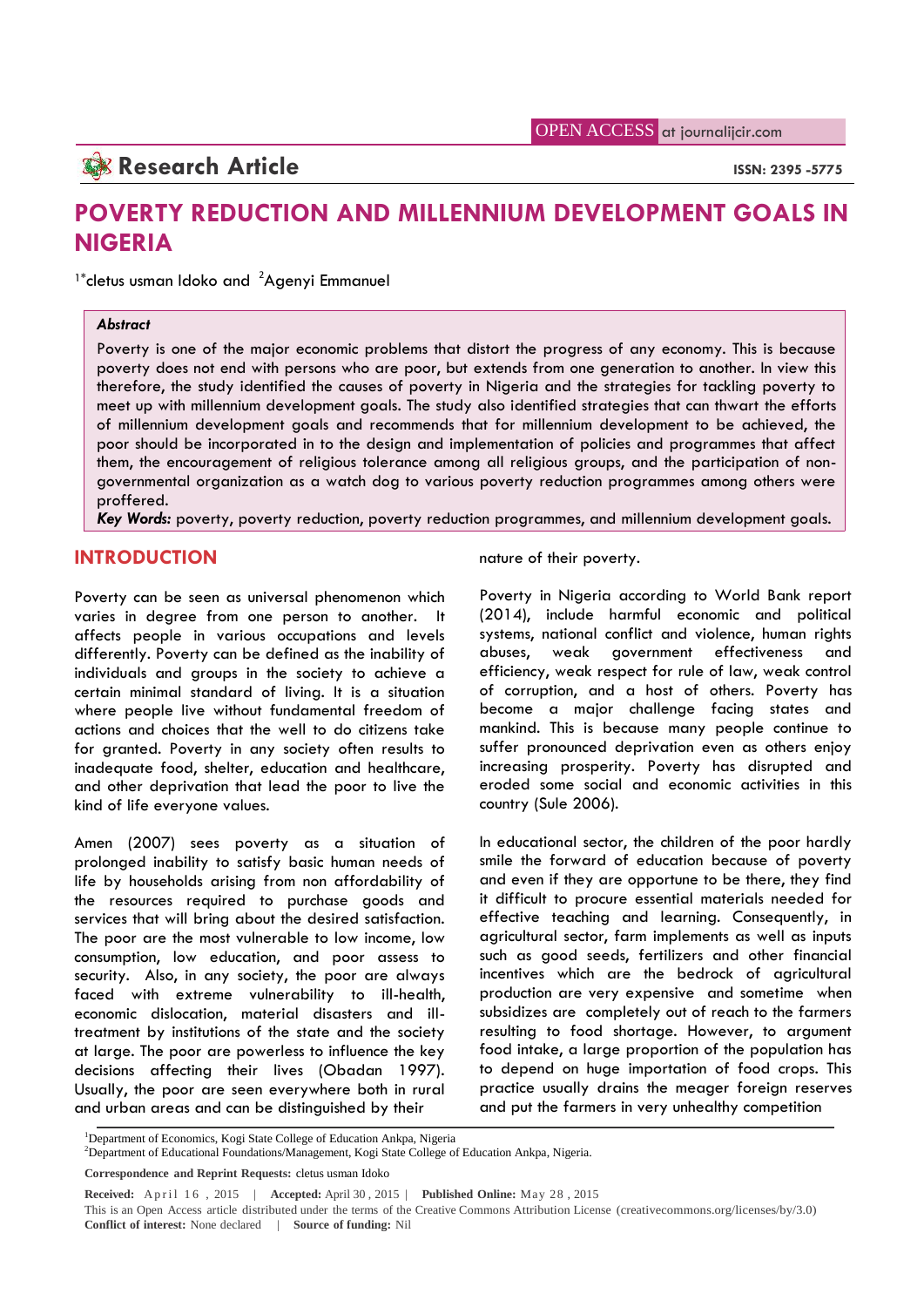with foreign food producers thereby widening the poverty gap (Ayodele 2002).

To address this problem, various governments over the years initiated and implemented so many poverty eradication programmes in attempts to fight hunger, rural poverty and support increased food production. Such programmes according to Ajege (2002) include; operation feed the nation, the Green Revolution, River Basin Development Authorities, Agricultural Development Projects, Strategic Grain Reserve, National Land Development Authority, Nigerian Agricultural credit Scheme, to mention but a few. Through these agencies and programmes, the government attempted to reach both small and large scale farmers in other to develop and adopt strategies for increased agricultural activities. To further strengthen its grassroots poverty eradication programme, the national eradication programme known as (NAPEP) was established. This according to Sule (2006), was set to help ensure mass participation in economic development process, empowering the poor to have a voice and therefore express their idea in the public. This programme is meant to involve communities, co operations and individuals by enhancing their capacity to become more productive. As beautiful as this programme is, one would have thought that with huge money invested in it, by now, the idea of poverty would have been a thing of the past. But the more the initiations of any idea to eradicate poverty, the more poverty erode the economy. The paper therefore intends to find out the root cause of poverty and how such will be handled to achieve the millennium development goals, (MDGS).

#### **Causes of Poverty in Nigeria Society**

All over the world, the greatest distortion to development is poverty.

Poverty has many causes all of which reinforces one another. Poverty affects continent, nations and people differently. Poverty can also be seen as the relative deprivation which people suffer when there are unable to enjoy what others enjoy in any society. Such deprivation according to NEEDS (2003), are majorly caused by the following factors:

 **Lack of basic services:** poverty is caused by lack of basic services such as education, healthcare, clean water and a host of other. The absence of these basic services negates the attitude of people towards belonging to societies where some people are opportunist and others find it difficult to manage their basic life. In such case, poverty is rooted in any society where these basic services are absent.

- **Lack of assets:** poverty can erupt in any society or environment when people within the environment or society lack assets such as land, tools, credit and supportive networks from friends and relatives. Usually, asset acquisition is the bedrock through which the yoke of poverty can be broken. This is so because asset acquisition helps in wealth creation which in-turn reduces poverty.
- **Lack of access to employment opportunity:** One may be educated and still lack access to employment opportunity. This is a case in Nigeria where a lot of educated elites are roaming about the street looking for job to do. The frustration involved in unemployment among the educated elites according to Stephen (2006), is more serious than the illiteracy. When such ills persist for long, social vices such as armed robbery, prostitution, thuggery drug trafficking emerges.
- **Inadequate access to market:** the poor becomes poorer when they lack access to market where they can sell their goods and services (Garba 2006). This is eminent especially in most rural areas where access roads and transportation are in adequate. The rural farmers who are mostly poor find it difficult to break the yoke of poverty when goods and services produced by them is not transported to areas where they are needed. This makes by them to end up in selling their products at give away prices there by circumventing themselves into poverty.
- **Inadequate access to the means of supportive rural development in poor areas:** Usually, rural development in poor areas such as agricultural development, establishment of development centres, erosion control, poverty alleviation programmes, environmental protection and rural housing schemes enhance supportive measures to in terms of employment opportunities, radical transformation of agricultural and productive services which in turn can reduce poverty. Gbosi (2001) opines that any rural development should be fashioned in line with the needs and aspirations of the rural populace. This he advocated will go a long way to reduce poverty and restructure the living condition of the rural society in line with the MDGS.

Poverty reduction as the element in the millennium development goals (MDGS), and the key element in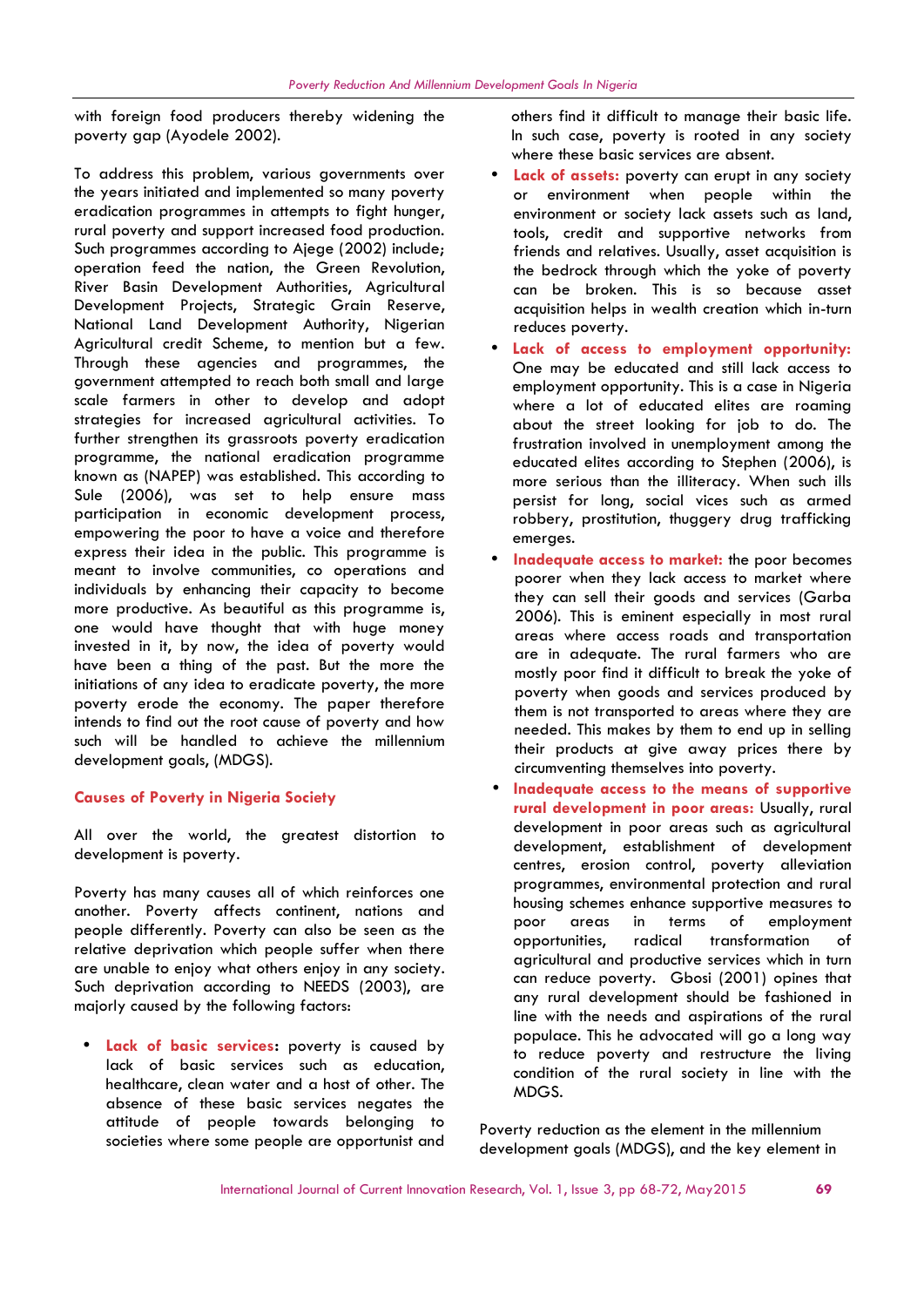Nigeria's Economic Empowerment and Development Strategy (NEEDS) was directly and indirectly stressed to tackle the cause of poverty so identified through employment generation, wealth creation and value reorientation needed to curb or reduce poverty through different strategies and approaches to meet up with the (MDGS). Such approaches and strategies are expected to bring development to the grassroots level so as to reduce the imbalance between the rich and the poor in Nigeria.

#### **Strategies and Approaches of Tackling Poverty**

The strategies and approaches for tackling poverty according to Garba (2006) has a universal applicability and can be found in the United Nations Millennium Development (MDGS) Agenda. According to Ilugole (2006), the aim of millennium development goal (MDGS) ranges from halving extreme poverty to halting the spread of HIV/AIDS, and providing universal basic education to all citizens by the year 2015. However, the (MDGS) blueprint was agreed upon by all the world's leading development institutions to encompass the following strategies:

- Mapping out the Key cause and underlying determinants of extreme poverty by individuals, societies, regions and gender.
- Consistent with poverty maps, the MDGS aims at undertaking a need assessment to identify the specific investments to achieve the goals.
- To convert the need assessment into 10 years framework for action, including public investment, public management and financing.
- To elaborate a 3-5 years MGDS based on poverty reduction strategy within the context of the 10 years framework.

Following this assertion, it is crucial to note that the 10 years framework and the  $3 -$  to  $- 5$  years poverty reduction strategy includes a public sector strategy with key factors on accountability, transparency, human rights and result based oriented management. Having identified the four steps strategy for (MGDS), the United Nations millennium projects also specified the best practice in the investment and policy clusters that can be used to achieve the MDGS. These include:

 **Rural Development:** Rural development has been suggested as the best approach to increase food output and income through increased investment (Sule 2006). This is so because rural development increases rural access to transport, information and communications, safe drinking water, sanitation, modem energy, and reliable water for agriculture. With all these in place, it is believed that poverty reduction will be enhanced and MDGS achieved.

- **Urban development** Urban development according Balogun (1999) is essential ingredient for sustainable economic development.. This is because urban development enhances job creation, upgrade slums, and develop alternative new slum formation. For instance, through poor people support programmes, efforts will be made by them to build decent houses and promote other social activities that will be used in formulating national policies meant for poverty reduction as stated in the MDGS.
- **Improve healthcare services:** For poverty to be reduced to the barest minimum, healthcare services to cater for the poor is expected to be promoted universally to ensure wide spread healthcare services in every nock and corners of towns and villages in the country.
- **Improved quality of education:** As far as education is the bedrock for any development in any nation, improving the quality will result to human capital development. This according to Sule (2006) can be encouraged through universal basic education, post primary education and expanded higher education. It s pointed out that educational enhancement will brake the tight of income inequality and bring the poor out of poverty.
- **Building national capacity in service, technology and innovation:** To allow self sustenance and self reliance economy to exist in Nigeria, national capacity in science, technology and innovation meant to encourage entrepreneurial development must be made a priority in most government policies and programmes. This will lead the country to a greater height and bring everybody out of poverty. From the foregoing, it is important to point out that the millennium development goals (MDGS) like other government programmes in Nigeria still face the challenges of defeat if care is not taken because of the following reasons:
- **Poor governance:** Since independence, Nigeria bas been having the problem of poor governance. The outcome of poor governance according to Stephen: (2006), has two distinct underlying causes, one is gravely corrupt leadership, where power is held by brutal leaders. The country is ruled like personal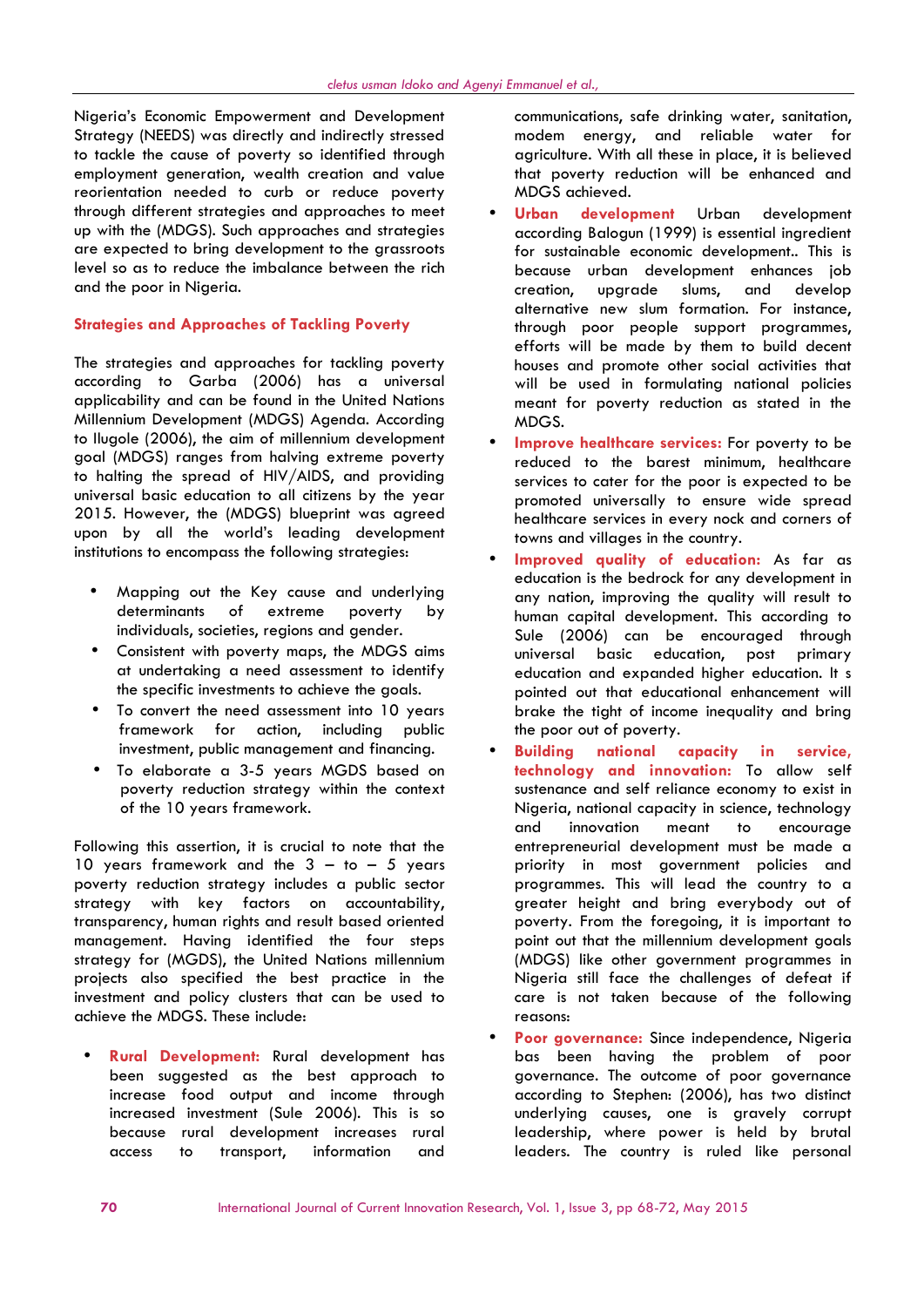treasury by the leaders. This type of ruling usually oppresses and subjugates the citizenry and as such, there will be no hope in realizing a major reduction in poverty.

- **Weak governance:** Governance is said to be weak not because of ill-will of the leaders but because state lack financial resources and technical capacity to manage the administration of the country effectively (NEED 2003). Lack of financial resources as a result of mismanagement of public funds put Nigeria in the category of nations that lack resources to run the public sector effectively. This is so, because Nigeria is noted as one of the richest countries in African sub-region, yet, many of its citizenry are wallowing in poverty because of some corrupt practices in governance.
- **Religious intolerance:** The issue of poverty in Nigeria according World Bank (1996) is monumental and pathetic. In some parts of the country foreign and domestic companies are moving away to other part of the country because of religious riots and intolerance. Also, most peoples' properties and belonging are burnt on the cause of riot rendering them homeless. This situation increases poverty levels and distorts economic progress.
- **Neglect on part of government on supply and maintenance of essential services:** Neglect and erratic supply of essential services such as power supply, water, fuel scarcity, inefficient civil service, inadequate crime control, poor judicial system and inadequate primary healthcare can jeopardizes the progress and development of any economy.

Following the above assertion therefore, the millennium development goals as stipulated in the millennium development project can achieve its objectives, if the following recommendations are adhered to.

Firstly, poor implementations of most policies and programmes aimed at reducing poverty in Nigeria in the recent years are not encouraging. In this case, the poor should be involved in the design and implementation of policies aimed at helping to alleviate poverty. This will help them to know the prone and coins of the happening in the economy.

Secondly, the poor should be identified in every society and be made to enjoy the benefits of targeted policies such as education, healthcare, crime prevention, power supply and housing. This will help in poverty reduction which is the main contention in

millennium development goals.

Thirdly, the poor should be helped and taught how to cooperatively initiate and implement self-help projects, by identifying their needs, prioritizing their needs and designing and implementing strategies regarding poverty eradication.

Fourthly, all the elected officials to any political posts should be made to account for their efforts to combat poverty. This should be done on annual basis at annual town and village meetings to be held in wards and constituencies of the elected officials. Failure to produce results after being elected to office should be call to book and face the riot of the law especially where there is evidence of corruption and self enrichment. This will serve as a deterrent to other political office holders.

Fifthly, religious tolerance should be encouraged in all sectors of the economy among religious groups if poverty is to be alleviated. This is because religious riot has negative effect in economic and social development, since it creates hatred and social disturbance that can negate communal living.

Sixthly, government should provide grass-root attractive incentive programmes aimed at helping to alleviate poverty. Such incentives could be inform of grants, social security payments or capital for starting new economic activities that will aim at reducing poverty.

Seventhly, tackling major policy lapses especially in agricultural and non-agricultural business that were to be enjoyed in the past should be encouraged. In this regard, the private enterprise, the public sector and non-governmental organization should be involved for accountability. On the private sector side, farmers at various levels should be incorporated to enhance efficiency and increases output for the benefit of the poor masses.

Finally, NGOS should work closely with the poor by making them to act as a watchdog on various activities sponsored by government on poverty reduction to achieve the millennium development goals.

## **CONCLUSION**

The study has attempted to explain the meaning of poverty in relation to Nigeria economy. It has also identified the causes of poverty and the strategies for tackling poverty in Nigeria society. The study